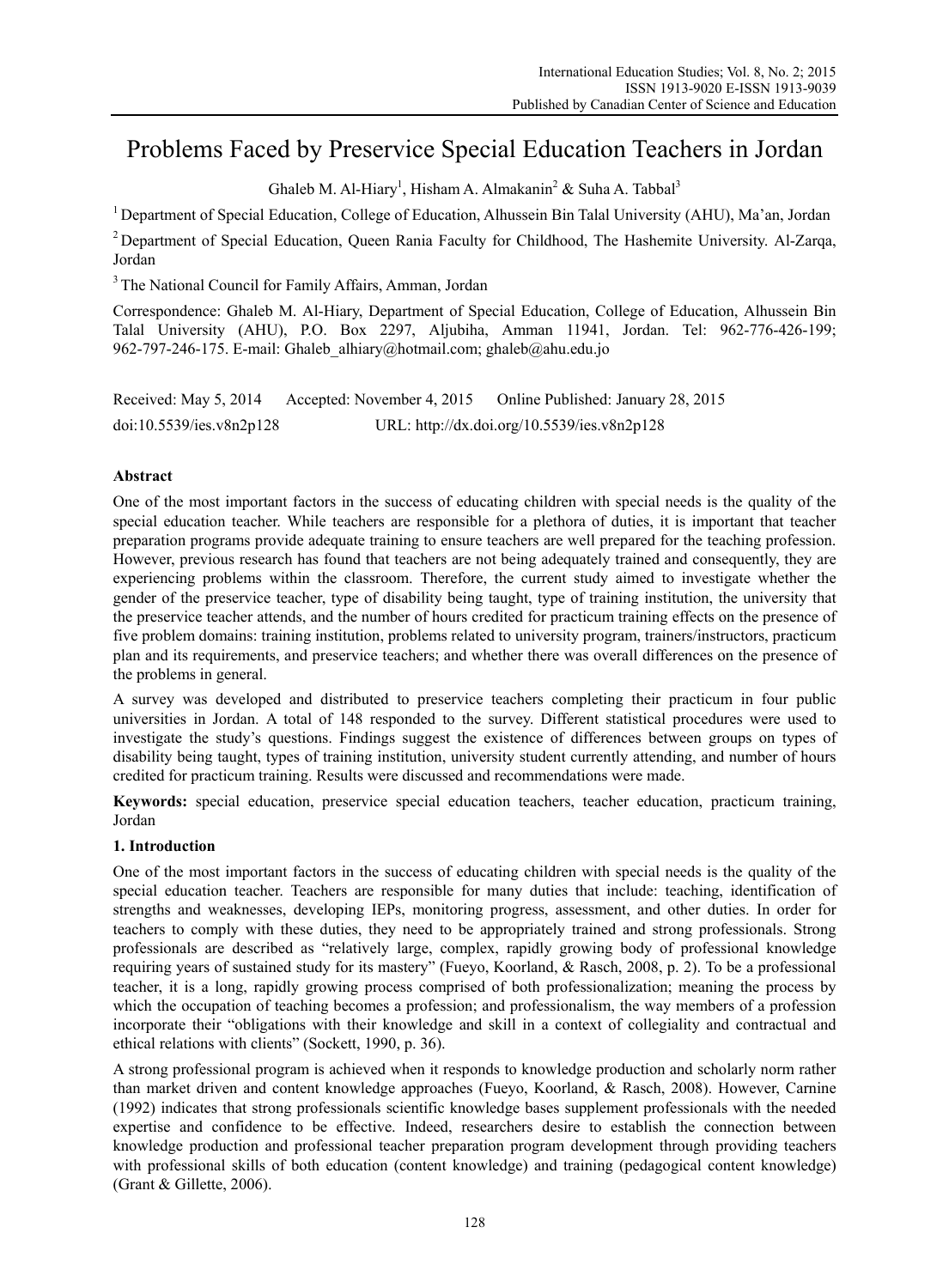# *1.1 Importance of Practicum Training*

Research indicates that field experiences have a positive effect on the knowledge and skills of special and general education preservice teachers in several ways (Hanline, 2010). The field experiences allow the content of knowledge learned in academic courses work take on a real meaning (Whitney, Golez, Nagel, & Nieto, 2002). Additionally, these experiences allow the training teacher to develop better understandings of the teaching-learning process (McLoughlin & Maslak, 2003; O'Brian, Stoner, Appel, & House, 2007), and improve the learning of skills essential to individualized instruction (Sears, Cavallaro, & Hall, 2004).

Field experiences are usually achieved through practicum training that are devised by teacher preparation programs. Teacher preparation programs should be extensive, well-planned, and well-supervised field experiences (Brownell, Ross, Colon, & McCallum, 2005). Brownell and his colleagues also found four common features shared by exemplary special and regular education programs: (a) collaboration that includes faculty-candidate collaboration, or among and between professionals; (b) evaluation of program effectiveness, candidate performance, or both; (c) a focus on inclusion and cultural diversity; and (d) documented impact on student learning.

In recent years, heavy criticism is being placed on teacher education programs and their role of producing high quality teachers supported by the evidence that subject matter knowledge and high verbal ability characterize effective teachers who succeeds with the greatest student achievement gains. These factors have pushed toward redefining high quality special education teachers (Goe, 2007). Today, there is an increased attention emphasized on the quality of teachers (CEC, 2004). Several professional and governmental organizations in the United States and around the world have developed standards to ensure the quality of teachers being placed in special education classrooms or any other placement (e.g. Council for Exceptional Children (CEC), U.S. department of Education, Association of Teacher Educators (ATE), and higher education accreditation authorities). Further, CEC, the largest global special education organization, suggests the minimum of a bachelor degree and emphasizes the role of pedagogy or teaching skills. CEC suggest a continuum of professional preparation for special education teachers that starts with the initial preparation, or preservice training (CEC, 2004).

## *1.2 Previous Studies*

Some researchers attempted to understand the relationship between various teacher characteristics and students' achievement, or what is thought to make a high quality teacher. Aptitude, experience, coursework, degree earned, and certification are among those characteristics (Brownell, Leko, Kamman, & King, 2008). Despite the lack of studies on teacher quality, what we do know about the characteristics, knowledge, beliefs, and practices of highly qualified teachers can be used as a starting-point of how to prepare a high-quality special education teacher (Brownell et al., 2008).

It is essential to conclude that initial preparation programs must be designed to promote the knowledge, beliefs, and classroom practices that characterize effective teaching. Unfortunately, we currently have insufficient information on how we might best prepare special and general education teachers initially. Most literature found focuses on the impact of single courses, pedagogy deployed within a course, or field work experiences; which all yield mixed results (Clift & Brady, 2005).

Of the few comprehensive studies found in the literature investigating exemplary teacher education programs, Wideen, Mayer-Smith, and Moon (1998) reviewed 97 studies focused on preservice programs of pre-service learning to teach students from diverse cultural and linguistic backgrounds. They found that teacher education experiences that produces changes regarding diverse students have specific features in common, they include: (a) The use of pedagogical practice, (b) a programmatic approach to change beliefs, (c) faculty-student collaboration within a small group, (d), adhesion within a strong programmatic vision, and (e) a collaborative and planned field experiences by university and schools.

Darling-Hammond (2000) and the International Reading Association (2003) reviewed 15 programs known for documented effectiveness of their success in preparing teachers working with diverse learners, and found several characteristics among these programs. These characteristics include (a) a coherent program vision aligns different program experiences; (b) an active combination of theory, disciplinary knowledge, and subject matter knowledge and practice in coursework and field experiences; (c) carefully planned field experiences; (d) well-established standards for ensuring quality teaching for all students including diverse students; (e) active pedagogy employing modeling and fostering reflection; (f) a strong focus on meeting the needs of diverse students; and (g) collaboration to build a professional community. These characteristics seem to have the effect of prompting other essential aspects of teacher quality, such as effective classroom practices, according to researchers.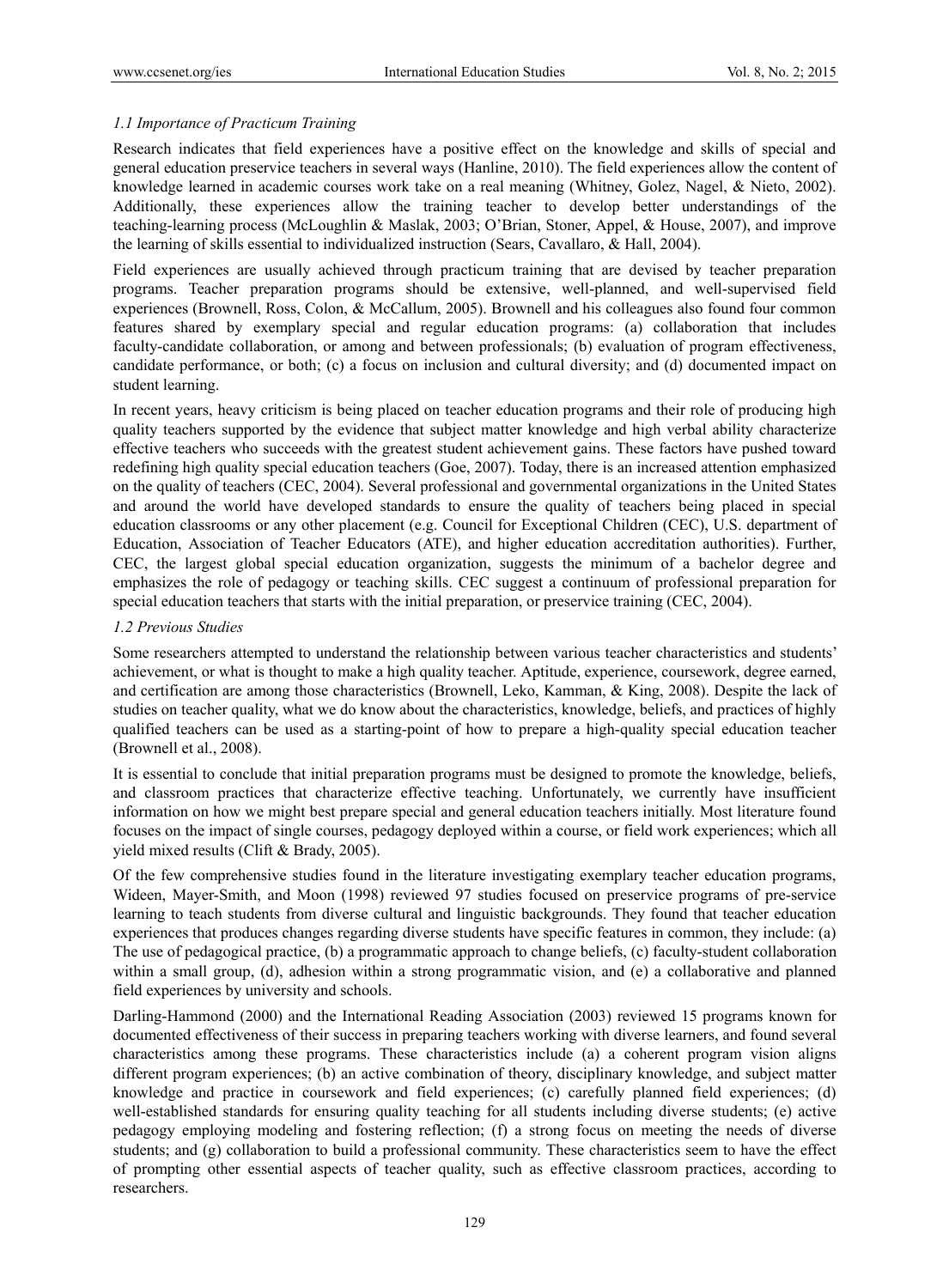Prior to the Persons with Disabilities law (Jordan) in 1993, individuals with disabilities were the responsibility of the Ministry of Social Development (MOSD). This law shifted most services to the Ministry of Education (MOE) and public schools. Consequently, MOE established a special education division and, slowly, implemented a resource room model in its schools (Al Khatib, 2007). Many private schools are implementing the resource room model as well. However, there are some students still served in some special education centers that are administrated and supervised by the MOSD; some other centers are administrative by the private sector, but supervised by MOSD.

Thousands of students are being served today by more qualified resource room teachers, thousands others are enrolled in regular schools without any organized assistance from both general and special education teachers (Al Khatib, 2007; Al-Bataineh, 2002). Additionally, many of those resource room teachers are coming from various educational fields such as language arts, mathematics, arts, etc. without or with poor preparation to teach students with special needs (Al-Hiary & Kinnison, 2008). Al-Bataineh (2002) suggested that Jordan needs more comprehensive policies to meet the needs of students with disabilities through the recruiting of more qualified teachers, development of in-service training, and increased funding of special education.

Currently, in Jordon there are five public universities that have special education teacher preparation programs (preservice special education teacher programs); only four of them have students on their senior level where students are completing their practicum. Additionally, three private universities provide similar programs. Several public and private universities are planning to have such programs in the near future. Moreover, several community colleges provide 2-year preservice programs.

A comprehensive search for research studies regarding preservice teachers in Jordan and the Arab world revealed few results. Further, a very limited number of studies researched inservice training were found; mainly investigating the need for inservice training and the effect of an inservice training program (e.g. Hadidi, 1990, 1993). Other studies on teachers focused on other aspects of the teacher profession such as morals and attitudes (e.g. Smadi & Nahar, 2001).

Nevertheless, one study conducted by Al-hiary and Kinnison (2008) compared preservice and inservice special education preparation programs in Jordan and the United States. After reviewing the degree-plans of the five public universities in Jordan, it was noted that these universities have the minimum of 123 credited hours of coursework that emphasize pedagogy, psychology, special education categories, at least one class in methods, and another in diagnosis. All these programs have at least one semester of practicum with 12 credited hours or two semesters with 3 to 6 credited hours each. Although these degrees were modified to be 132 credited hours, the content remained almost the same. The study found that most of these programs, as in the U.S., emphasize the acquisition of knowledge and theoretical issues rather that field-based experiences. The same conclusion can be found in other western universities (Carroll, 2003), but it is more pronounced in Jordan (Al-Khatib, 2007).

These institutes and universities providing special education preservice training are under heavy criticism. The current outcomes of students with disabilities are far behind than expected. Additionally, the educational reform is investigating all aspects of educational outcome for both regular and special students as a result of the disappointing results. Yahia (2006) reviewed several preservice training programs and concluded that preservice teachers expressed a general dissatisfaction of the content of their preservice training programs. She reported that several authorities attributed this dissatisfaction to problems the trainers faced doing practicum. However, she was not specific about types of problem trainers experienced.

Brownell et al. (2008) indicate that effective special education teachers have to possess knowledge of the specific academic and behavioral needs of their students with disabilities, as well as knowledge of explicit instruction tailored to their students needs. Further, Englert, Tarrant, and Mariage (1992) list features that distinguish special education teachers, which include ability to manage classroom behavior and to build a classroom community. Regardless, Brownell et al. (2008) found that research, to date, in general and special education at pre- and in-service levels, suggests that content knowledge and the ability to enact this knowledge are distinctive features of an effective teacher. In Jordan, universities and MOE are not any different: The effective teacher is the one who enact knowledge in his classroom.

Consequently, Brownell et al. (2008) concluded that there are several difficulties documented in the literature presenting the challenges in developing high-quality special education teachers. Difficulties include dimensions of teacher quality, lacking conceptual frameworks linking preparation programs to teacher quality outcome, and contextual issues in teacher education institutions and schools.

Broader view of teacher quality of special education teacher leads to findings of significant variations in teacher preparation programs. For example, Goe (2007) indicated that variations in special education preparation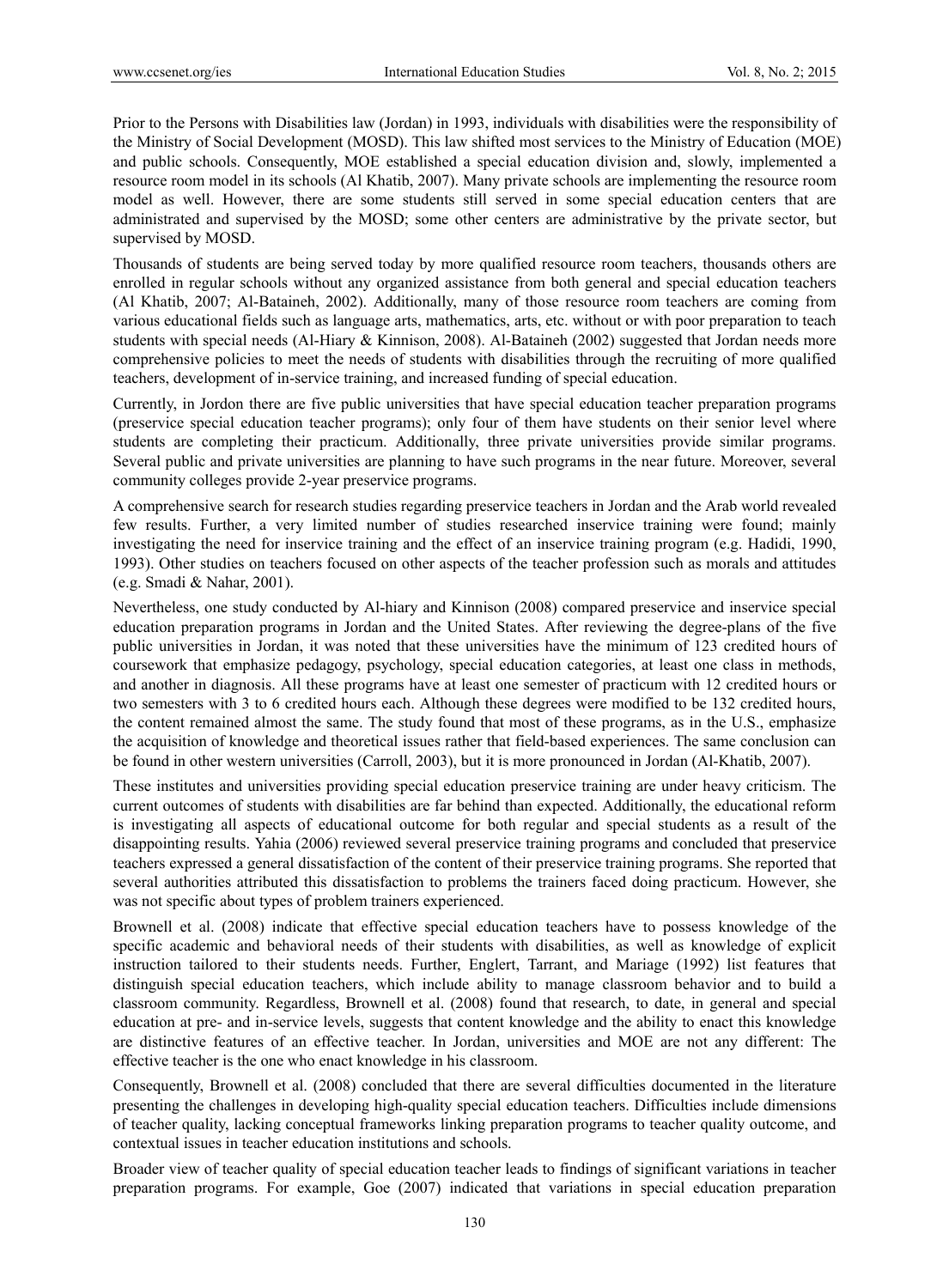programs is substantial and those graduates' knowledge and beliefs may differ significantly depending on where they happened to have completed their coursework due to the lack of conceptual clarity of their programs.

Although the practicum is of great importance in teacher preparation programs; Edwards (1993), MacDonald (1993), and D'Rozario and Wong (1998) indicate that it is one of the most stressful times pre-service teachers face during their lives due of the many obstacles they encounter. There is a consensus in the field of education, including special education, that studying several courses in such programs is not enough guarantee to the success of education profession (Ysseldyke & Algozzine, 1982; Warger & Aldinger, 1984).

Hanline (2010) investigated several factors related to the field experiences in an early childhood special education program (ECSE) preservice teachers. Among these factors was issues faced by those training teachers. The study found that preservice teachers are most directly affected by experience and implies that the field experience must be carefully structured to meet the trainers needs, and must encompass all aspects of the professional role that special education professionals must acquire. Moreover, most teachers felt less prepared to take on challenges and roles related to collaboration, working with families, and obtaining administrative support.

Practicum training may impose several difficulties that may affect the quality of training provided for preservice teachers (e.g. El Astal, 2004; Embabi, 2002; Al-Qemesh & Al-kharabsheh, 2009). Preham (1984) classified these problems into three types: problems related to trainees (student teachers), problems related to training programs, and problems related to trainers (supervisors). Guyton and McIntyre (1990) found that several problems are being faced by student teachers that include the unclear program goals, lack of communication between university and school where students are completing their practicum, short-term training period, lack of student teacher's skills in term of preparing and teaching their students, and uncompetitive supervising teacher.

Of the few studies in Jordan investigating factors related to practicum training in general and special education in specific, Zeitone and Obidat (1984) found a significant positive correlation between practicum practices and theoretical study in 78.2% of their Jordanian sample; the same significant positive correlation was found between practicum practices and special education teaching methods.

In his study in Saudi Arabia, Alghoni (1990) identified several obstacles that stand between preservice teachers and their effective training. Many students did not have enough time to do their practicum since that they take other classes at the same time; others have not found enough resources and conditions to improve their performance; and some others indicated that there was a lack of cooperation between school/training institute and preservice teachers.

Ammar (1997) indicates the most important problems faced by preservice teachers in the University of Damascus are the incompatibility between theoretical classes and the practicum program; the short period of practicum, and difficulties related to trainer (supervisor) such as: inaccuracy, carelessness, and lack of supervision. Diab (1999) found many of the same problems that the previous studies concluded among his Jordanian sample; however, he also reported students' lack of commitment to practicum training since many students are still attending theoretical classes at the same time.

Two studies investigated the role of the cooperative teacher (schoolteacher) in preparing future teachers. Al-Qahtani (1994) found that a cooperative teacher has a "moderate" role, especially in providing necessary experiences and teaching skills; the cooperative teachers had no knowledge of their role, and did not follow up with their preservice teachers. Al-Qahtani's finding may be attributed to the lack of professional skills of many special education teachers. Osunde (1996) found a significant effect for cooperative teacher on preservice teachers' performance, especially in teaching practices and arranging environment. Further, Al-Qemesh and Al-kharabsheh (2009) confirmed that cooperating teachers have influences that affect the quality of practicum training students' receive. It is clear that cooperative teacher can play a positive role enhancing practicum experience, depending on their professional level.

# *1.3 Conclusion*

Based on the previous literature review, the researchers concluded that problems may face preservice special education teachers can be clustered into five domains:

A. Problems related to training institution (school, special education day-care centers, residential special education center, etc),

- B. Problems related to university program,
- C. Problems related to special education trainers/instructors,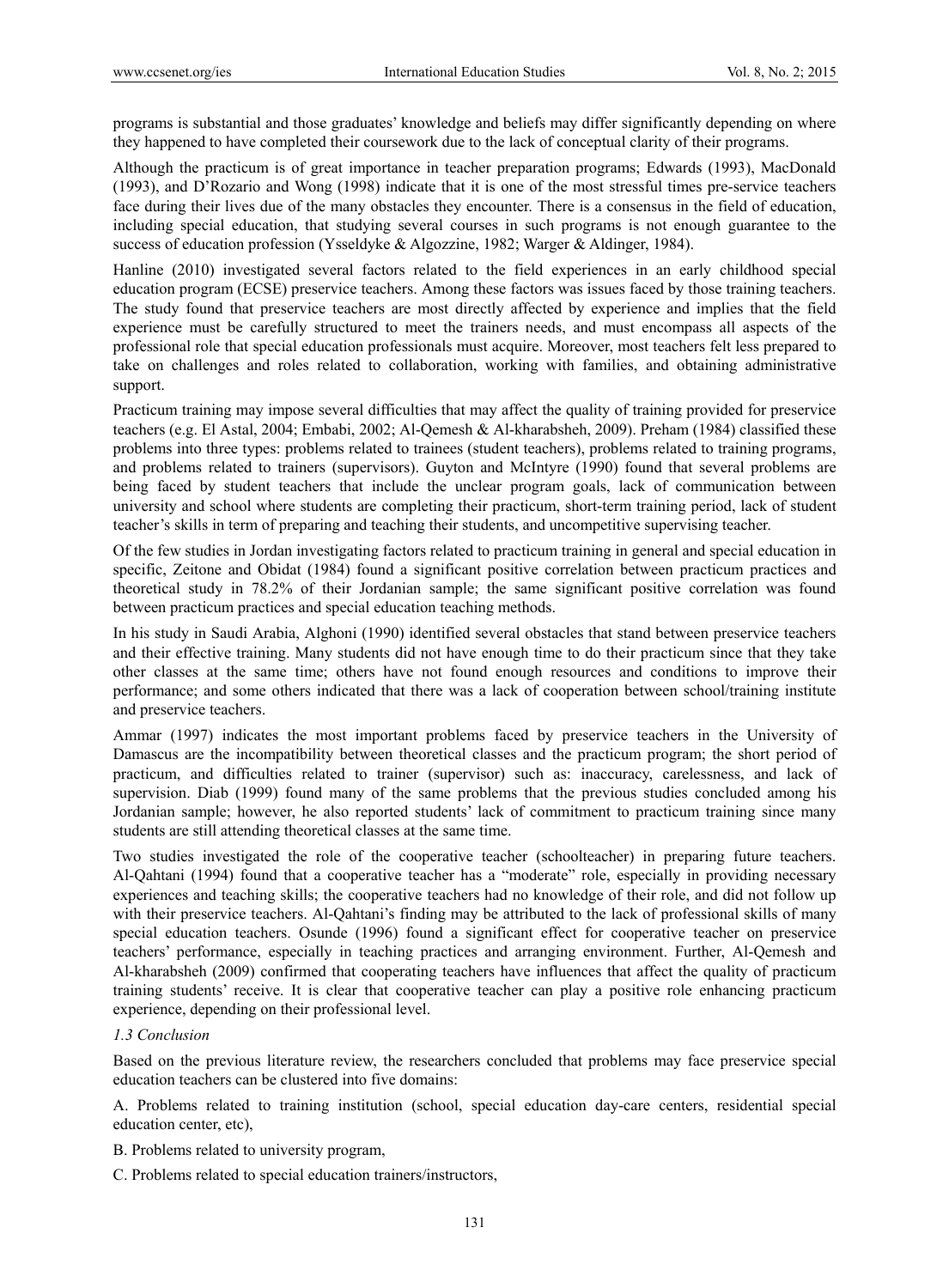- D. Problems related to practicum plan and its requirements, and
- E. Problems related to trainees (preservice teachers).

These five problemswill serve as a framework for this study. Studies found in the literature are limited to one or few of these domains. Additionally, very few studies found in the world in general, and in Jordan and the Arab world specifically focusing on the nature and the quality of preservice teacher preparation programs. Thus, the current study is targetingproblems may be faced by preservice special education teachers.

## **2. Method**

## *2.1 Instrumentation*

Based on this conclusion, the author developed a survey of two parts. Part I contains demographic data (respondent name or initials, gender, type of disability(s) being taught (mental retardation, learning disabilities, and other types of disability), type of training institution (resource room (public or private school), special education centers (public or private), university student currently enrolled (University of Jordan (JU), Balqa Applied University (BAU), Mutah University (MU), and Alhussein Bin Talal University (AHU), and number of hours credited for practicum (3, 6, or 12 credit hours).

Part II consisted of four-point Likert-type scale survey. The survey was sent to several faculty members at different universities, including participant universities and practicum trainers/instructors. After reviewing the comments and suggestions, part II composed of 82 items distributed between the five domains mentioned earlier. Respondents were asked to express the presence of each problem (each item presented a problem) on four alternatives: Don't agree, mildly agree, moderately agree, and strongly agree.

## *2.2 Study Questions*

The study aimed to investigate whether gender factor, type of disability being taught, type of training institution, university student currently attending, and number of hours credited for practicum training have effects on the presence of the five problem domains; and whether there was overall differences on the presence of the five problem domains (problems in general).

## *2.3 Sample and Participants' Selection*

Three hundred surveys were sent to the four participating universities to be distributed in the second academic semester of the academic year 2010/2011.At the time of the study, only four public university have preservice special education teacher preparation programs. Surveys were given to all practicum (preservice) students in the four universities mentioned above. The total number of surveys distributed in each university depended on the number of students enrolled that semester; meaning it was not equally distributed. Additionally, the survey was distributed at the end of semester (practicum training) so that the respondents will have a better subjective response. The supervisors of practicum training distributed surveys on their final meeting with students. Respondents were informed of their rights of privacy and the choice of not responding. A total of 148 (49.3%) participants responded to the survey; 61 males (41.2%) and 87 females (58.8%). Table 1 presents respondents' demographic information. Furthermore, reliability coefficients were calculated using two methods: Test-Retest and Cronbach's Alpha; Table 2 presents reliability coefficient measures information. As may be seen in Table 2, all five domains and the overall score were 0.75 or higher. Problems related to the university programs had the lowest Cronbach's Alpha reliability, but next to the highest test-retest reliability.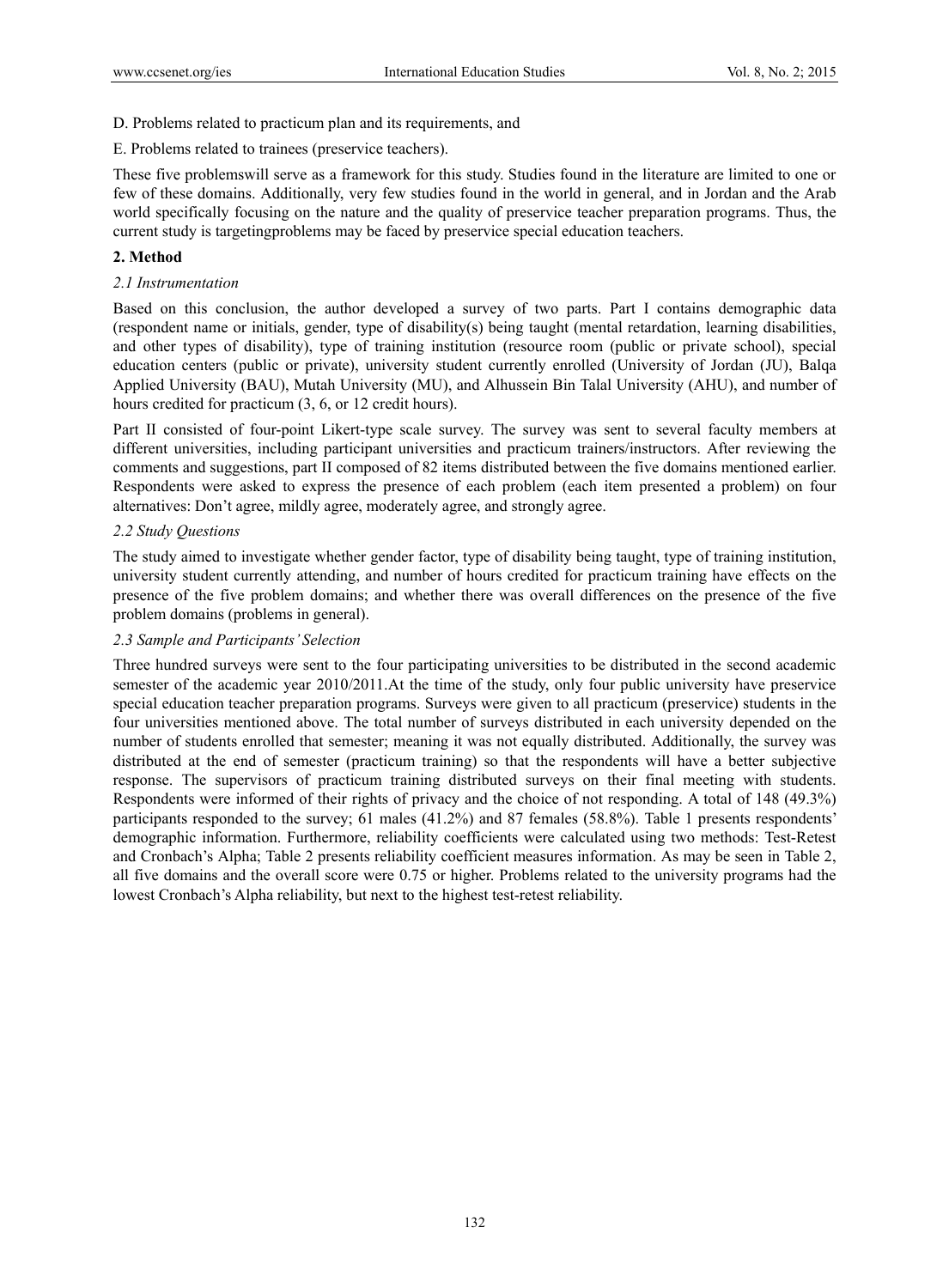|                                      | Number | Percentage % |
|--------------------------------------|--------|--------------|
| Type of disability teaching          |        |              |
| <b>MR</b>                            | 43     | 29.1%        |
| LD                                   | 68     | 45.9%        |
| Other (HI, Health, VI, ASD)          | 37     | 25%          |
| Type of training institution         |        |              |
| Public school/resource room          | 52     | 35.1%        |
| Private school/resource room         | 22     | 14.9%        |
| Public special education center      | 29     | 19.6%        |
| Private special education centers    | 45     | 30.4%        |
| University student enrolled          |        |              |
| University of Jordan (JU)            | 51     | 34.5%        |
| Albalqa Applied University (BAU)     | 27     | 18.2%        |
| Mutah University (MU)                | 35     | 23.6%        |
| Alhussein Bin Talal University (AHU) | 35     | 23.6%        |
| Credited hours (Cr.H)                |        |              |
| 3 Cr.H                               | 1      | $0.7\%$      |
| 4 Cr.H                               | 1      | $0.7\%$      |
| 6 <sub>Cr.H</sub>                    | 55     | 37.2%        |
| 12 Cr.H                              | 91     | 61.5%        |
| Total                                | 148    | 100%         |

## Table 1. Respondents' demographic information

Table 2. Reliability coefficient measures

| Domain                                                     |      | Test-Retest Cronbach's Alpha |
|------------------------------------------------------------|------|------------------------------|
| Problems related to training institution                   | 0.95 | 0.85                         |
| Problems related to university program                     | 0.94 | 0.75                         |
| Problems related to special education trainers/instructors | 0.95 | 0.90                         |
| Problems related to practicum plan and its requirements    | 0.71 | 0.83                         |
| Problems related to trainees                               | 0.72 | 0.81                         |
| Overall Reliability                                        | 0.87 | 0.94                         |

# **3. Results**

A t-test was used to investigate the gender factor and yielded no significant differences on the presence of the five problem domains between gender groups; likewise, there were no overall differences in the existence of the five domain problems. Another ANOVA test was used to determine the existence of any differences between groups of students teaching various types of disability during their training. ANOVA results revealed significant differences within all the five problem domains; further, differences were found between groups on the existence of problems in general. Table 3 presents summary of the ANOVA results of types of disability. To determine the source of differences between groups, a HSD Tukey test was used (Table 4).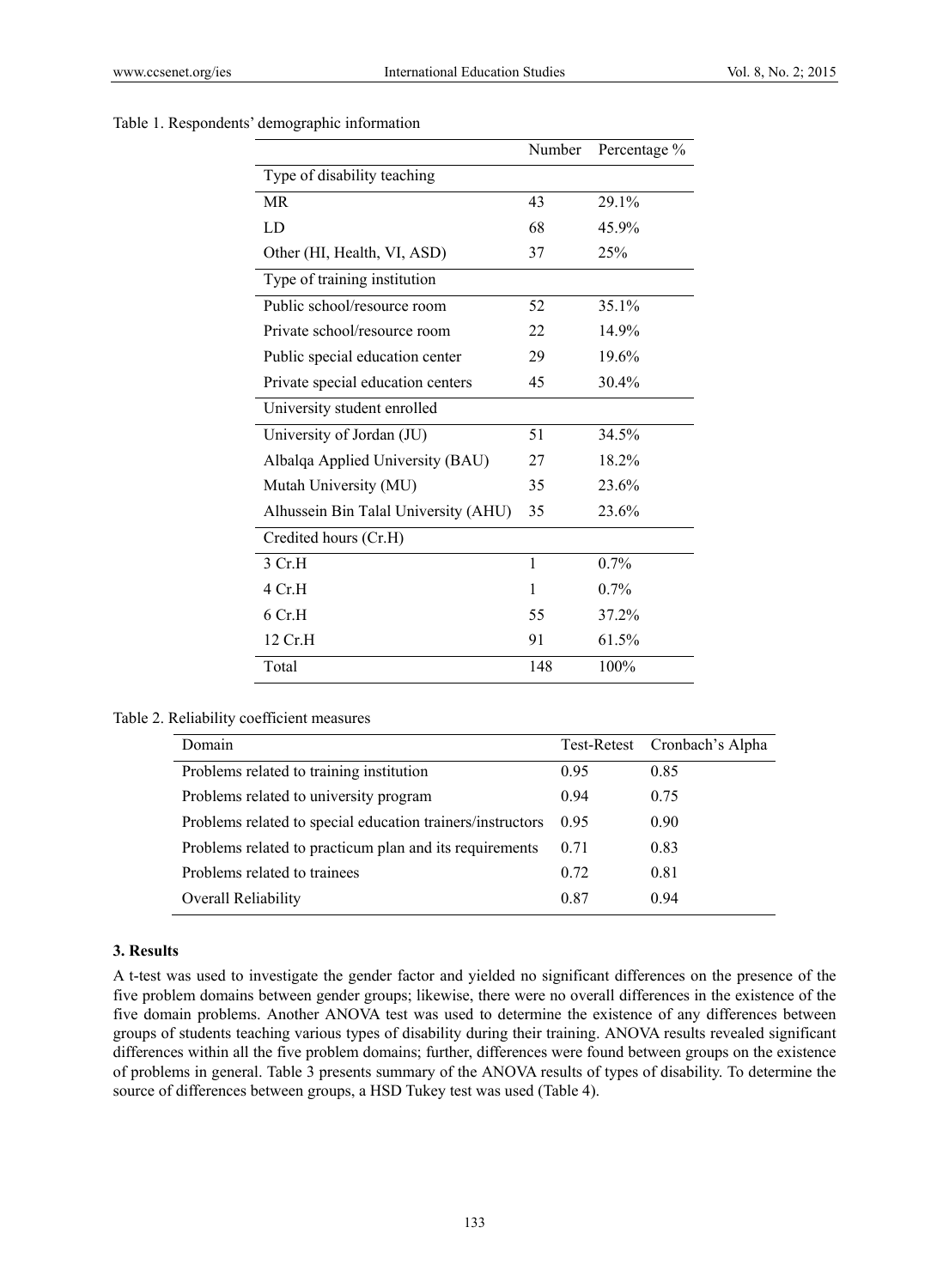| Table 3. One-Way ANOVA summary of types of disability |  |  |
|-------------------------------------------------------|--|--|
|                                                       |  |  |

| Domain                                                     | F     | $\alpha$ |
|------------------------------------------------------------|-------|----------|
| Problems related to training institution                   | 3.79  | 0.025    |
| Problems related to university program                     | 4 20  | 0.017    |
| Problems related to special education trainers/instructors | 3.61  | 0.030    |
| Problems related to practicum plan and its requirements    | 7.03  | 0.001    |
| Problems related to trainees                               | 4 1 6 | 0.017    |
| Overall problems                                           | 739   | 0.001    |
| $\alpha = .05$ .                                           |       |          |

#### Table 4. HSD Tukey test summary of types of disability

|                    | LD            | MR.           | Other disabilities |
|--------------------|---------------|---------------|--------------------|
| LD                 |               | A, B, C, D, F |                    |
| MR.                | A, B, C, D, F |               | E.F                |
| Other disabilities |               | E.F           |                    |

 $A =$  Problems related to training institution;

 $B =$  Problems related to university program;

 $C =$  Problems related to special education trainers/instructors;

 $D =$  Problems related to practicum plan and its requirements;

 $E =$  Problems related to trainees;

 $F =$ Overall problems.

Post hoc test indicates that differences existed on higher levels in the case of students serving learning disabilities (LD) of students serving mental retardation (MR) on the first (A), second (B), third (C), fourth (D) problem domains, and problems in general (F). However, problems E and F were significantly higher in the case of students servings other types of disability of students serving with MR. Table 5 presents types of disability descriptive information.

| Domain                                                     | <b>MR</b> |           | LD   |           | Other       |      |
|------------------------------------------------------------|-----------|-----------|------|-----------|-------------|------|
|                                                            | Mean      | <b>SD</b> | Mean | <b>SD</b> | Mean        | -SD  |
| Problems related to training institution                   | 179       | 0.52      | 2.08 | 0.52      | 197         | 0.60 |
| Problems related to university program                     | 2.37      | 0.48      | 2.68 | 0.58      | 2.58        | 0.58 |
| Problems related to special education trainers/instructors | 1.61      | 0.34      | 1.90 | 0.64      | -1.85       | 0.60 |
| Problems related to practicum plan and its requirements    | 1.81      | 0.44      | 2.19 |           | $0.56$ 2.03 | 0.55 |
| Problems related to trainees                               | 1.74      | 0.48      | 1.92 | 0.49      | 2.05        | 0.52 |
| Overall problems                                           | 1.83      | 0.29      | 2.12 | 0.42      | 2.06        | 0.44 |

Table 5. Types of disability descriptive information

To examine any significant differences between different types of training institution groups, another ANOVA was used. Table 6 presents problems found significant between groups (A, C, and F). In addition, a post hoc test was used to determine the source of significant differences between groups. Tables 7 and 8 present summary of HSD Tukey and descriptive information, respectively. Post hoc test indicate a significant present of problems A, C, and F in public resource room in favor of public special education centers; the same can be said about private resource room. Nevertheless, problems presented significantly higher in private special education centers than it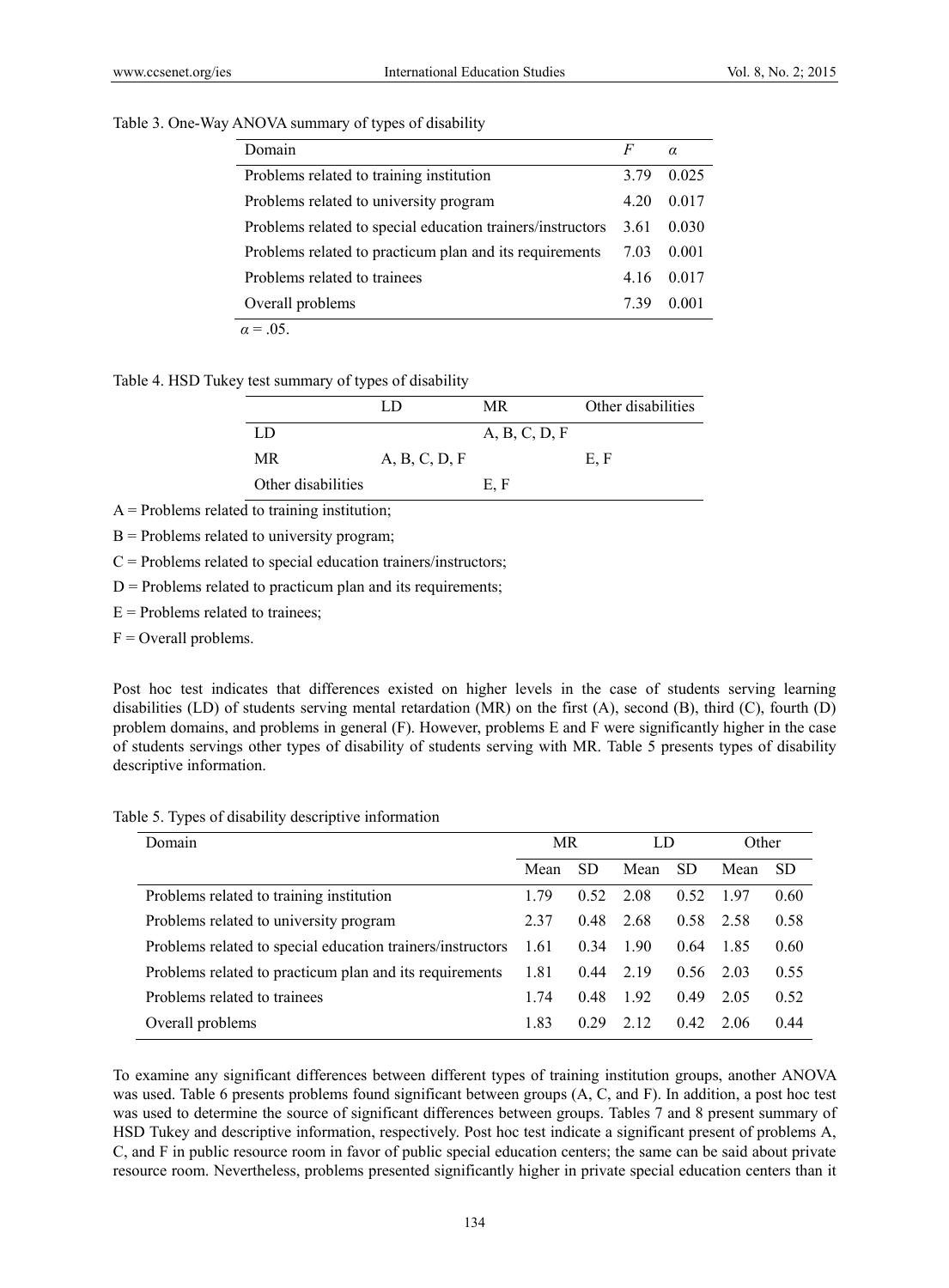is in public ones.

Table 6. One-Way ANOVA summary of type of training institution

| Domain                                                                | α                  |
|-----------------------------------------------------------------------|--------------------|
| Problems related to training institution                              | $6.42 \quad 0.000$ |
| Problems related to special education trainers/instructors 4.89 0.003 |                    |
| Overall problems                                                      | 5.03 0.002         |
| $\alpha = .05$ .                                                      |                    |

Table 7. HSD Tukey test summary of types of training institution

|                                  |         | Public special education centers Private special education centers |
|----------------------------------|---------|--------------------------------------------------------------------|
| Public resource room             | A, C, F |                                                                    |
| Private resource room            | A, C, F |                                                                    |
| Public special education centers |         |                                                                    |

 $A =$  Problems related to training institution;

 $B =$  Problems related to university program;

 $C =$  Problems related to special education trainers/instructors;

 $D =$  Problems related to practicum plan and its requirements;

 $E =$  Problems related to trainees;

 $F =$ Overall problems.

|  |  | Table 8. Types of training institution descriptive information |
|--|--|----------------------------------------------------------------|
|  |  |                                                                |

| Domain                                                              | Public resource<br>room |           | Private<br>resource room |           | Public special<br>education centers |           | Private special<br>education centers |           |
|---------------------------------------------------------------------|-------------------------|-----------|--------------------------|-----------|-------------------------------------|-----------|--------------------------------------|-----------|
|                                                                     | Mean                    | <b>SD</b> | Mean                     | <b>SD</b> | Mean                                | <b>SD</b> | Mean                                 | <b>SD</b> |
| training<br>Problems related<br>to<br>institution                   | 2.02                    | 0.49      | 2.29                     | 0.47      | 1.65                                | 0.53      | 1.96                                 | 0.58      |
| related to<br>Problems<br>special<br>education trainers/instructors | 1.85                    | 0.59      | 2.05                     | 0.63      | 1.49                                | 0.36      | 1.83                                 | 0.54      |
| Overall problems                                                    | 2.08                    | 0.43      | 2.21                     | 0.32      | 1.81                                | 0.35      | 2.01                                 | 0.41      |

ANOVA test was used to examine whether problems presented significantly between groups of different universities students currently attending. Table 9 presents ANOVA results summary of universities students attending. Significant differences were found between groups on problem domains A, C, D, E, and F. A post hoc test was used to find out the source of differences between groups of universities students currently attending (Table 10). Table 10 indicates that students enrolled at AHU experience less difficulty on domain problems A, C, E, and F than students enrolled at JU. Further, AHU students experience less difficulty on domain problems A, C, D, and F than students enrolled at BAU; whereas, students enrolled at BAU experienced significantly higher level of problems related to trainer/supervisor than students enrolled at MU. Students enrolled at AHU experienced significantly less levels of problems A, C, D, E, and F than students enrolled at MU. Table 11 presents university student enrolled descriptive information.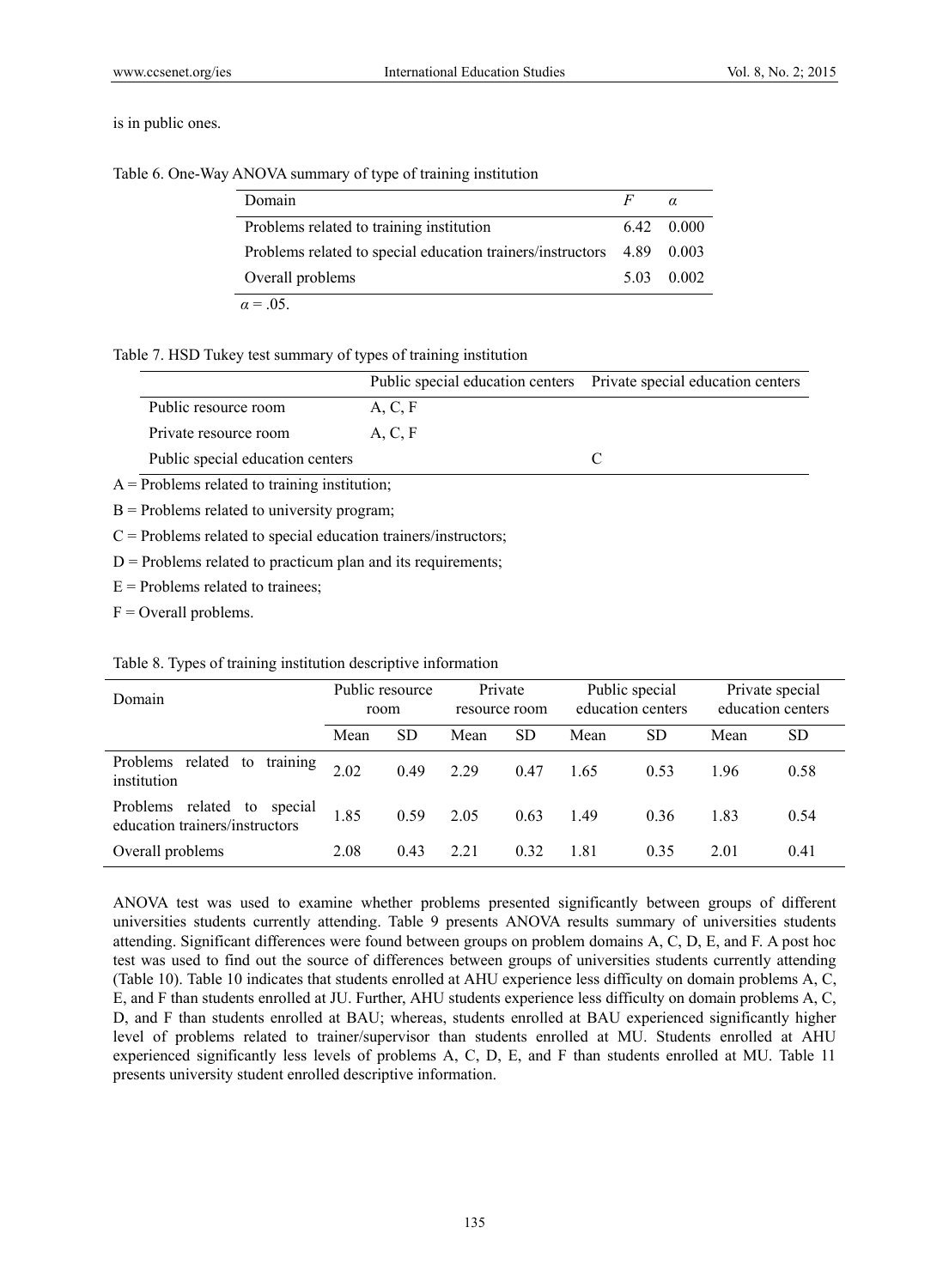| Table 9. One-Way ANOVA summary of university student enrolled |
|---------------------------------------------------------------|
|---------------------------------------------------------------|

| Domain                                                     | F     | α     |
|------------------------------------------------------------|-------|-------|
| Problems related to training institution                   | 10.88 | 0.000 |
| Problems related to special education trainers/instructors | 20.78 | 0.000 |
| Problems related to practicum plan and its requirements    | 4.09  | 0.008 |
| Problems related to trainees                               | 5.45  | 0.001 |
| Overall problems                                           | 990   | 0.000 |
| $\alpha = .05$ .                                           |       |       |

Table 10. HSD Tukey test summary of university student enrolled

|            | <b>BAU</b> | - MU | <b>AHU</b>    |
|------------|------------|------|---------------|
| ЛJ         |            |      | A, C, E, F    |
| <b>BAU</b> |            | C    | A, C, D, F    |
| MU         |            |      | A, C, D, E, F |

 $A =$  Problems related to training institution;

 $B =$  Problems related to university program;

 $C =$  Problems related to special education trainers/instructors;

 $D =$  Problems related to practicum plan and its requirements;

 $E =$  Problems related to trainees;

 $F =$ Overall problems.

|  |  |  | Table 11. University student currently enrolled descriptive information |
|--|--|--|-------------------------------------------------------------------------|
|  |  |  |                                                                         |

| Domain                                                        | JU   |      | <b>BAU</b> |      | <b>MU</b> |      | <b>AHU</b> |      |
|---------------------------------------------------------------|------|------|------------|------|-----------|------|------------|------|
|                                                               | Mean | SD.  | Mean       | SD.  | Mean      | SD.  | Mean       | SD.  |
| Problems related to training institution                      | 2.12 | 0.57 | 2.08       | 0.47 | 2.10      | 0.50 | 1.55       | 0.42 |
| Problems related to university program                        | 2.48 | 0.52 | 2.70       | 0.69 | 2.46      | 0.50 | 2.69       | 0.57 |
| Problems related to special education<br>trainers/instructors | 1.93 | 0.56 | 2.21       | 0.57 | 1.80      | 0.38 | 1.30       | 0.33 |
| Problems related to practicum plan and its<br>requirements    | 1.99 | 0.50 | 2.23       | 0.72 | 2.19      | 0.52 | 1.82       | 0.39 |
| Problems related to trainees                                  | 1.93 | 0.46 | 192        | 0.53 | 2.10      | 0.52 | 1.64       | 0.44 |
| Overall problems                                              | 2.07 | 0.37 | 2.21       | 0.48 | 2.10      | 0.36 | 1 73       | 0.31 |

Finally, a t-test was used to examine the effect of hours credited for practicum training on the existence of problems. Although students may be credited 3, 6, 9, or 12 hours per training course; most students responded that they either should be credited 6 or 12 hours by the end of the semester. However, two students responded that they will be credited 3 and 4 hours, respectively, and they were excluded for the statistical analysis. Results indicated that students accredited 6 hours reported significantly higher levels of problems on all the five domains and problems in general with the exception of problems related to university programs, where students credited 12 hours reported relatively higher levels of problems. Table 12 presents t-test results summary of credited hours groups.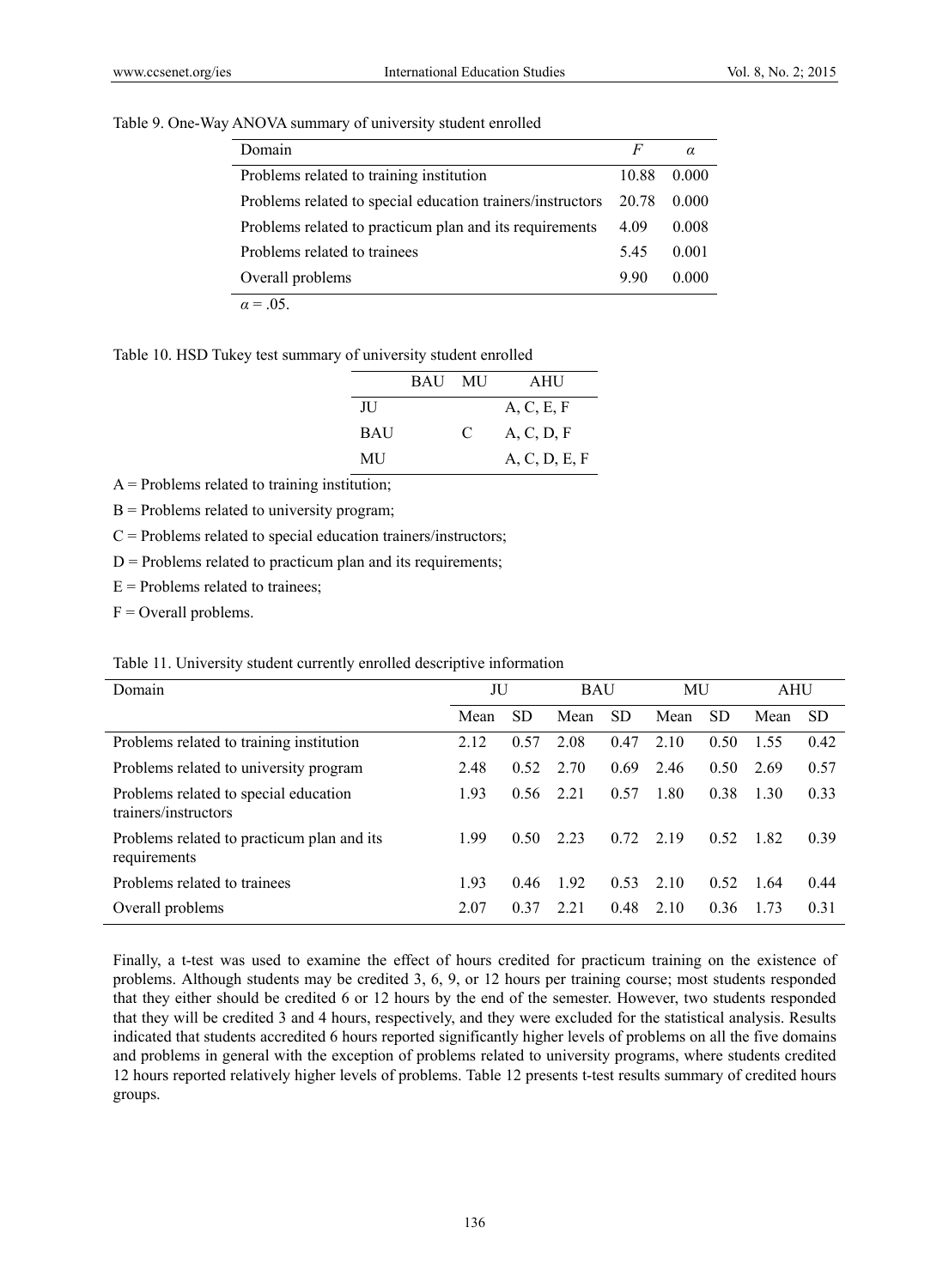| Domains                                                                   | Credited<br>hours | Mean   | <b>SD</b> | t       | df  | $\alpha$ |
|---------------------------------------------------------------------------|-------------------|--------|-----------|---------|-----|----------|
| Problems related to training institution                                  | 6                 | 2.0908 | 0.48597   | 2.09    | 146 | 0.038    |
|                                                                           | 12                | 1.8974 | 0.57747   |         |     |          |
| Problems related to university program                                    | 6                 | 2.5234 | 0.56522   | $-0.69$ |     | 0.490    |
|                                                                           | 12                | 2.5897 | 0.56641   |         |     |          |
| education<br>Problems<br>related<br>special<br>to<br>trainers/instructors | 6                 | 1.9552 | 0.47666   | 2.62    |     | 0.010    |
|                                                                           | 12                | 1.7086 | 0.59779   |         |     |          |
| practicum plan<br>Problems related<br>and its<br>to                       | 6                 | 2.1879 | 0.59167   | 2.62    |     | 0.010    |
| requirements                                                              | 12                | 1.9494 | 0.50038   |         |     |          |
| Problems related to trainees                                              | 6                 | 2.0360 | 0.53497   | 2.60    |     | 0.010    |
|                                                                           | 12                | 1.8165 | 0.47293   |         |     |          |
|                                                                           | 6                 | 2.1342 | 0.39077   |         |     | 0.010    |
| Overall problems                                                          | 12                | 1.9569 | 0.40864   | 2.60    |     |          |

#### Table 12. T-test summary of credited hours groups

#### **4. Discussion and Recommendations**

Results indicate no differences between male and female future special education teacher responses on the survey. There were no studies found in the literature on the effect of gender in the existence of such problems. However, findings suggest that both genders do experience the same level of problems. It is recommended to investigate in-depth such influence on a larger and more representative sample.

Preservice teachers serving different types of disability categories indicated having problems on all domains although those serving student with LD had more pronounced problems related to the training institution, university programs, trainers, practicum plan, and problems in general. These findings are consistent with the finding of previous studies found in the literature (e.g. Yahia, 2006; Brownell et al., 2008; Goe, 2007; Alghoni, 1990; Ammar, 1997; Diab, 1999). It is documented in these studies that preservice teachers face different kinds of problems, but none have been connected to serving a specific kind of disability. It is also noted that about 46% of the study sample consisted of preservice teachers serving children with LD. Additionally; preservice teachers do not see themselves as a source of any problem. On the contrary, preservice teachers serving students with other types of disability categories were experiencing higher levels of problems in general and see themselves as a source of problems. This may be due to the difficult nature of disabilities they are serving (e.g. autism, hearing impairment, health impairment, etc.); most preservice teachers take no more than one course work in related with hearing impairment, for example, but there is heavy emphasis on courses related to mild/moderate LD and MR (Al-hiary & Kinnison, 2008). Preservice teachers may have found many differences between practice and theory in their classrooms. However, students serving children with MR experienced the least levels of problems. This finding can be attributed to the heavy emphasis of course work preparation (Al-Khatib, 2007; Zeitone & Obidat, 1984) before doing practicum and to the longer periods of emphasis on serving individuals with MR. MR was one of the first disabilities to be served in Jordan; services are considered one of the best for those students. Moreover, most other courses (such as methodology and diagnosis) place heavy effort preparing students working with mild and moderate disabilities (e.g. LD and MR). Indeed, further and deeper research is needed to examine types of disability effects on preservice teachers and training programs.

Preservice teachers completing their practicum in public and private resource rooms indicated that they were experiencing problems related to their institution and practicum instructor on higher levels than those at public special education centers. The literature documented some studies about the role and the impact of support provided by institution and training teacher in the success of field experiences (e. g. Hanline, 2010; Brownell et al., 2008; Goe, 2007; Ammar, 1997; Al-Qahtani, 1994; Osunde, 1996), other studies documented that preservice teachers felt less prepared to meet the challenges associated with teaching children with special needs (Brownell et al., 2008; Guyton & McIntyre, 1990; Ammar, 1997; Diab, 1999; Alghoni, 1990). Al-hiary and Kinnison (2008) noted that many of those special education teachers working in resource rooms are not certified in special education and many come from other disciplines (e.g. Language art). Those teachers have not received the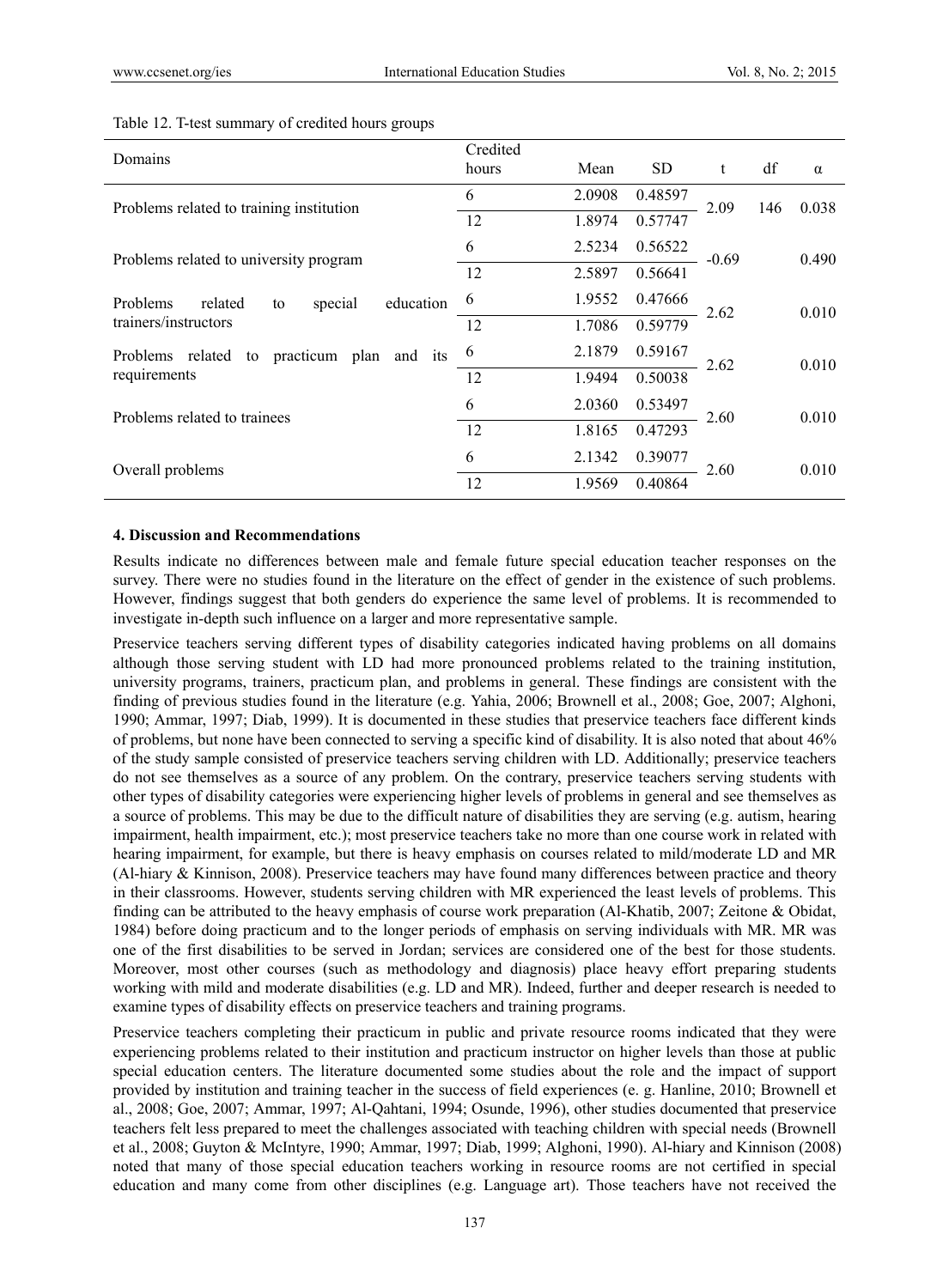proper and sufficient training to meet the needs of their students, and provide experiences and guidance for preservice teachers. These reasons may be the cause of this finding since that most of students were doing their practicum in resource rooms. Additionally, participants expressed higher levels of problems in private special education centers related to their trainers/instructors than those in public special education centers. Such findings suggest the need for reviewing and improving the quality of practicum training and those who are in charge of supervising and training preservice teachers. Moreover, orientation should be provided for training institutions about what preservice teachers needs to do, how, and when; both institute and student need to be oriented about how to cooperate and comply with the practicum plan. Additionally, many of the private special education centers are taking their job more seriously. It is not doubt that both are working toward benefiting the child and his family, but private ones are commercially based and that can imply some procedures and measures that comply with the center policy; but it is not necessary for the child and his family. That can be a source of conflict.

Preservice teachers enrolled at AHU indicated fewer problems related to training institution, instructors, themselves, and in general than students enrolled at JU. Participants enrolled at BAU indicated higher levels of problems related to training institution, instructors, practicum plan, and in general than students enrolled at AHU. Preservice teachers enrolled at AHU indicated fewer problems related to training institution, instructors, practicum plan, themselves, and in general than individuals enrolled at MU. Finally, students enrolled at BAU indicated higher levels of problems related to their instructors than students enrolled at MU. AHU has established the latest special education program and tried to benefit from the previous universities experiences (JU, MU, and BAU).Thus, special education program at AHU is trying to take the best of other programs and build and improve its plan and requirement (theoretical and practicum); AHU reforms its degree-plan every 4 years based on accumulative feedback and emerging trends in the field of special education. Additionally, AHU preservice teachers are distributed in very few schools and special education centers compared to other universities, therefore, the connection between the university and the training institutions have been established a long time ago, and those institutions know practicum requirements and try to comply with them helping students achieve their goals. However, larger, cumulative, and comprehensive samples from different universities are needed to explore the differences between different university programs, including public and private ones newly implementing practicum training. Al-Khatib (2007) indicate that university training programs needs to be reviewed; few years before that, Al-Bataineh (2002) recommended a comprehensive review of teacher preparation programs. Yet, the current findings indicate that such reviews still far behind from professional standards.

Problems were presented in higher levels in the case of preservice teachers who will be credited 6 hours per practicum course in all problem domains and problems in general except in the case of problems related to university program. This later finding suggests that students whom are credited 12 hours may have the chance to experience the impact of the program in action (they work with children five-days a week, 6 hours per day), whereas those participants credited 6 hours do not have the same chance to experience this impact on the same level (they work with children no more than 2 days a week, no longer than 3 hours a day).

As Al-Bataineh (2002) suggested, university programs need to be carefully reviewed and reformed to meet the needs of preservice teachers and the educational system. Further, more research needs to be conducted to identify the variables may enhance the quality of future teachers, and to identify problems faced by preservice teachers in order to adjust practicum plans and universities' policies toward minimizing their effect on these programs. Moreover, universities should reconsider better, more subjective criteria when hiring and assigning instructors for practicum. It is clear that preservice teachers are having problems that need to be addressed. The sample of the study indicated clearly in almost every problem domain some higher level of problems related to their university trainers/instructors. An intensive, deep study of the quality of practicum instructors is needed, indeed, in order to find solutions for this important problem.

Definitely, The Jordanian higher education programs, in respect to special education, needs to be reviewed and reformed. The subjects of the study indicated several problems on different domains; these problems are critical up to the point that can jeopardize the validity of teacher preparation programs in these universities. Large-scale, comprehensive studies are needed to identify problems faced by preservice special education teachers, and to formulate solutions for such problems. Other parties that are involved in the process of teacher preparation programs (e.g. training institutions) need to be researched, as well, and included actively in the process of formulating solutions.

Finally the findings of the current study are limited to its sample and time of data collection. Findings and conclusions should be carefully generalized to other universities and programs. The quality of teacher education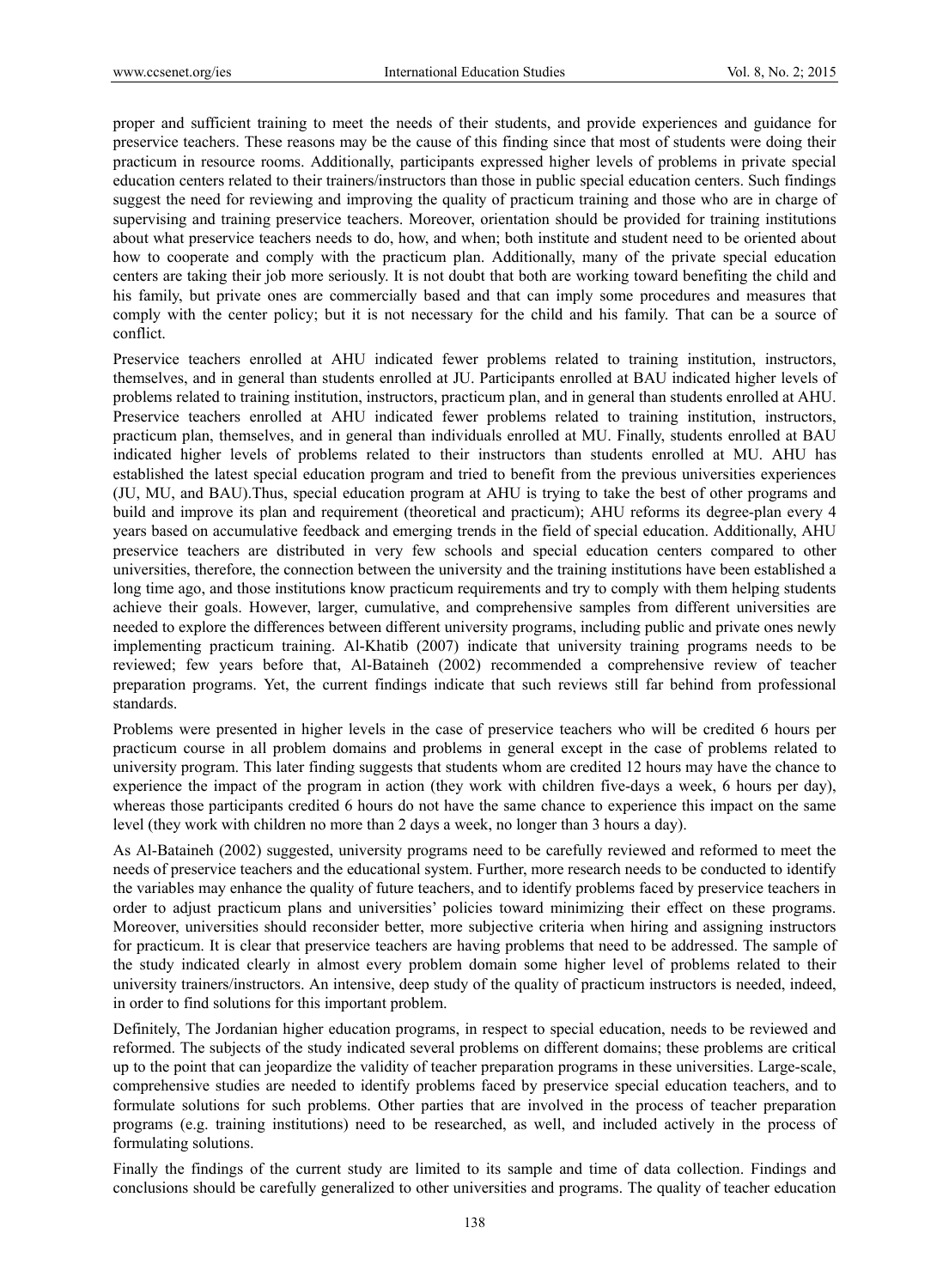and teacher preparation programs is highly critical and, thus, need to be researched on larger scale and in more depth. Further, this survey study, as any other survey study, endures limitations correspond with survey instrumentation.

#### **References**

- Al-Bataineh, A. (2002). *Provisions for students with learning disabilities in Jordanian schools*. Paper presented at the American Educational Studies Association Annual Meeting, Pittsburgh, Pennsylvania.
- Alghoni, M. A. (1990). ( وصلالم العاملية بستة العملية العواملالبوطالباتكليةالتربية (در اسةمسحية)وصفية) من المردم المرتبطة بأداءالتربية performance of practicum students of the college of education: A survey study]. *Journal of King Abdulaziz University for Educational Sciences, 4*(3), 209-236.
- Al-Hiary, G. M., & Kinnison, L. (2008). *Special Education Teachers Preparation Programs: Jordan and the United States*. A Paper presented at the Teacher Education Division–Council for Exceptional Children 31<sup>st</sup> Annual Conference, Dallas, Texas.
- Al-Khatib, J. M. (2007). The impact of training on general education teachers' knowledge and acceptance of inclusion of students with learning disabilities in Jordan. *Insight on Learning Disabilities*, *4*(1), 13-21.
- Al-Qahtani, S. A. (1994). The Role and influence of the cooperating teacher on student teachers during student teaching. *Risalat Ul-Khaleej Al-Arabi, 15*(51), 37-79.
- Al-Qemesh, M. N., & Al-kharabsheh, O. M. (2009). An Evaluation of the practical training programs for special education diploma students in the Jordanian community colleges from trainees' and cooperative teachers' perspectives. *Journal of Educational & Psychological Sciences, 10*(1), 40-66.
- واقعالتربيةالعمليةلمادةاللغةالعربيةوسبلتطويرها: دراسةميدانيةلدىطلبةدبلومالتأهيلالتربويفيكليةالتربيةبجامعةدمشق .(1997) .S ,Ammar [Current status of Arabic language practicum and how it can be developed: A field study of diploma students at the University of Damascus]. *Arab Journal of Education, 17*(2), 201-252.
- Brownell, J., Ross, D., Colon, E., & McCallum, C. (2005). Critical features of special education teacher preparation: A comparison with general teacher education. *The Journal of Special Education, 38*, 242-252. http://dx.doi.org/10.1177/00224669050380040601
- Brownell, M. T., Leko, M. M., Kamman, M., & King, L. (2008). Defining and preparing high-quality teachers in special education: What we know from the research? In T. E. Scruggs, & M. A. Mastropieri (Eds.), *Advances in Learning and behavioral disabilities* (Vol. 21, pp. 35-74). Bingley, UK: Emerald Group Publishing Limited.
- Carnine, D. (1992). Expanding the notion of teachers' rights: Access to tools that work. *Journal of Applied Behavior Analysis, 25*, 13-19. http://dx.doi.org/10.1901/jaba.1992.25-13
- Carroll, A. (2003). The impact of teacher training in special education on the attitude of Australian preservice general educators towards people with disabilities. *Teacher Education Quarterly, 30*(3), 65-79.
- Clift, R. T., & Brady, P. (2005). Research on methods courses and field experiences. In M. Cochran-Smith, & K. Zeichner (Eds), *Studying teacher education: The report of the AERA panel on research and teacher education* (pp. 309-425). Washington, DC: American Educational Research Association.
- Council for Exceptional Children Board of Directors. (2004). *CEC Definition of a Well-Prepared Special Education Teacher*. Retrieved April 15, 2008, from http://www.cec.sped.org/Content/NavigationMenu/ ProfessionalDevelopment/ProfessionalStandards/well-prepared-final.pdf
- D'Rozario, V., & Wong, A. F. (1998). A study of practicum-related stress in sample of firs year student teachers in Singapore. *Asia-Pacific Journal of Teacher Education, 1*(1), 39-52.
- Darling-Hammond, L. (2000). *Studies of excellence in teacher education*. New York, NY: National Commission on Teaching and America's Future.
- Diab, T. (1999). Attitudes of student teachers towards the practical education programme at the University of Jordan: An evaluation study. *Dirasat, 26*(1), 142-163.
- Edwards, M. (1993). What is wrong with the practicum: Some reflections. *South Pacific Journal of Teacher Education, 21*(1), 33-43. http://dx.doi.org/10.1080/0311213930210105
- El Astal, I. H. (2004). Problems facing student teachers at the College of Education-Ajman University for Science and Technology. *Journal of Educational Sciences, 3*(6), 143-181.
- Embabi, M. H. (2002). دراسةميدانية :بعضالمشكلاتالتييواجههاالطالبالمعلمبمعاهدوبرامجالتربيةالخاصةأثناءالتدريبالميدانيفيالرياض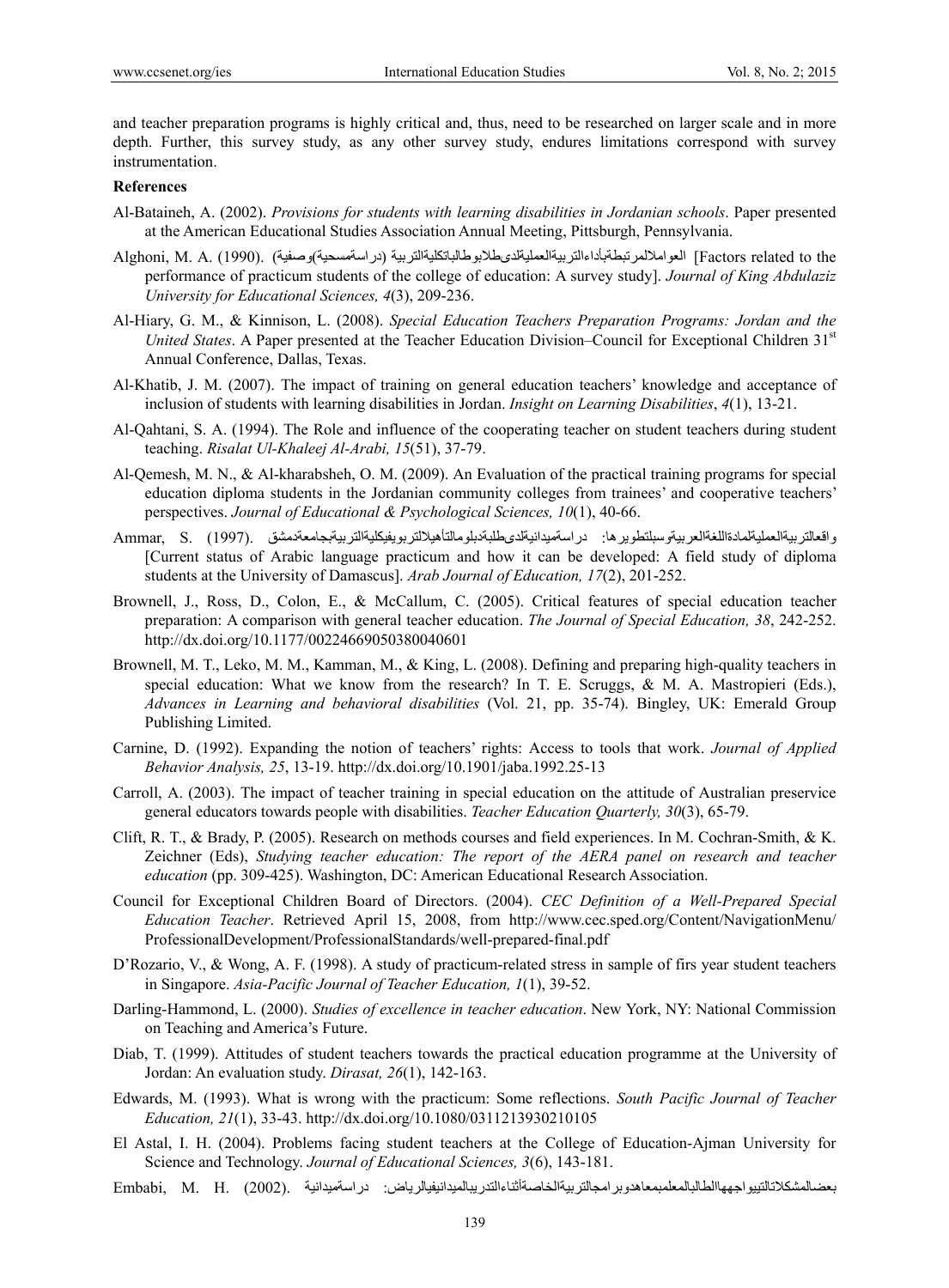[Problems faced by student teachers in special education institutions and programs during practicum training in Riyadh: A field study]. *Journal of Special Education Academy, 1*, 105-157.

- Englert, C. S., Tarrant, K. L., & Mariage, T. V. (1992). Defining and redefining instructional practice in special education: Prospective on good teaching. *Teacher Education and Special Education, 15*, 62-86. http://dx.doi.org/10.1177/088840649201500203
- Fueyo, V., Koorland, M. A., & Rasch, K. (2008). A conceptual framework for analyzing issues and dilemmas in the preparation of special education teachers. In T. E. Scruggs, & M. A. Mastropieri (Eds.), *Advances in Learning and behavioral disabilities* (Vol. 21, pp. 1-33). Bingley, UK: Emerald Group Publishing Limited.
- Goe, L. (2007). *The link between teacher quality and student outcomes: A research synthesis*. A Report from the National Comprehensive Center for Teacher Quality (NCCTQ).
- Grant, C. A., & Gillette, M. (2006). A candid talk to teacher educators about effectively preparing teachers who can teach everyone's child. *Journal of Teacher Education, 57*, 292-299. http://dx.doi.org/10.1177/0022487105285894
- Guyton, E., & McIntyre, J. (1990). Student teaching and school experience. In W. R. Housten (Ed.), *Handbook of research on teacher education* (pp. 514-534). New York: MacMillan publishing company.
- Hadidi, M. S. (1990). A survey of special education teachers need for in-service training programs in the Hashemite Kingdom of Jordan. *Derasat, 17*(1), 145-172.
- Hadidi, M. S. (1993). The effect of in-service training programs provided for special education teachers in Jordan. *Derasat, 20*(2), 170-194.
- Hanline, M. F. (2010). Preservice teachers' perception of field experiences in inclusive preschool setting: Implications for personnel preparation. *Teacher Education and Special Education, 33*(4), 335-351. http://dx.doi.org/10.1177/0888406409360144
- International Reading Association. (2003). *Prepared to make a difference: An executive summary of the National Commission on Excellence in Elementary Teacher Preparation for Reaching Instruction*. Newark, DE: IRA.
- MacDonald, C. J. (1993). The multiplicity of factors creating stress during the teaching practicum. *The Student Teachers Perspective Education, 113*(1), 48-58.
- McLoughlin, S. A., & Maslak, M. (2003). Prospective teachers' perceptions of development during fieldwork: Tutoring as a vehicle for professional growth. *The Teacher Educator, 38*, 267-284. http://dx.doi.org/10.1080/08878730309555323
- O'Brian, M., Stoner, J., Appel, K., & House, J. J. (2007). The first field experience: Perspectives of preservice and cooperating teachers. *Teacher Education and Special Education, 30*, 264-275. http://dx.doi.org/10.1177/088840640703000406
- Osunde, E. O. (1996). The effect of student teachers of the teaching behaviors of cooperative teachers. *Education, 116*(4), 612-619.
- Perham, H. J. (1984). Preparation for Leadership in preparation. *Teacher Education and Special Education, 7*, 59-65. http://dx.doi.org/10.1177/088840648400700201
- Samdi, J., & Al-nhar, T. (2001). Mastery level of effective teaching skills among special education teachers in United Arab Emirates. *The Educational Research Center Journal, 19*, 193-216.
- Sears, S., Cavallaro, C., & Hall, S. (2004). Quality early field experiences for undergraduates. *Teacher Education and Special Education, 27*, 75-79. http://dx.doi.org/10.1177/088840640402700108
- Socket, H. (1990). The school curriculum: A basis for partnership. *British Journal of Educational Studies, 35*, 30-43. http://dx.doi.org/10.1080/00071005.1987.9973749
- Warger, C., & Aldinger, L. (1984). Improving student teacher supervision: The preservice consultation model. *TEASE, 7*, 155-163.
- Whitney, L., Golez, F., Nagel, G., & Nieto, C. (2002). Listening to voices of practicing teachers to examine the effectiveness of a teacher education programs. *Action in Teacher Education, 23*, 69-76. http://dx.doi.org/10.1080/01626620.2002.10463090
- Wideen , M., Mayer-Smith, J., & Moon B. (1998). A critical analysis of the research on learning to teach. *Review of Educational Research, 68*, 130-178. http://dx.doi.org/10.3102/00346543068002130